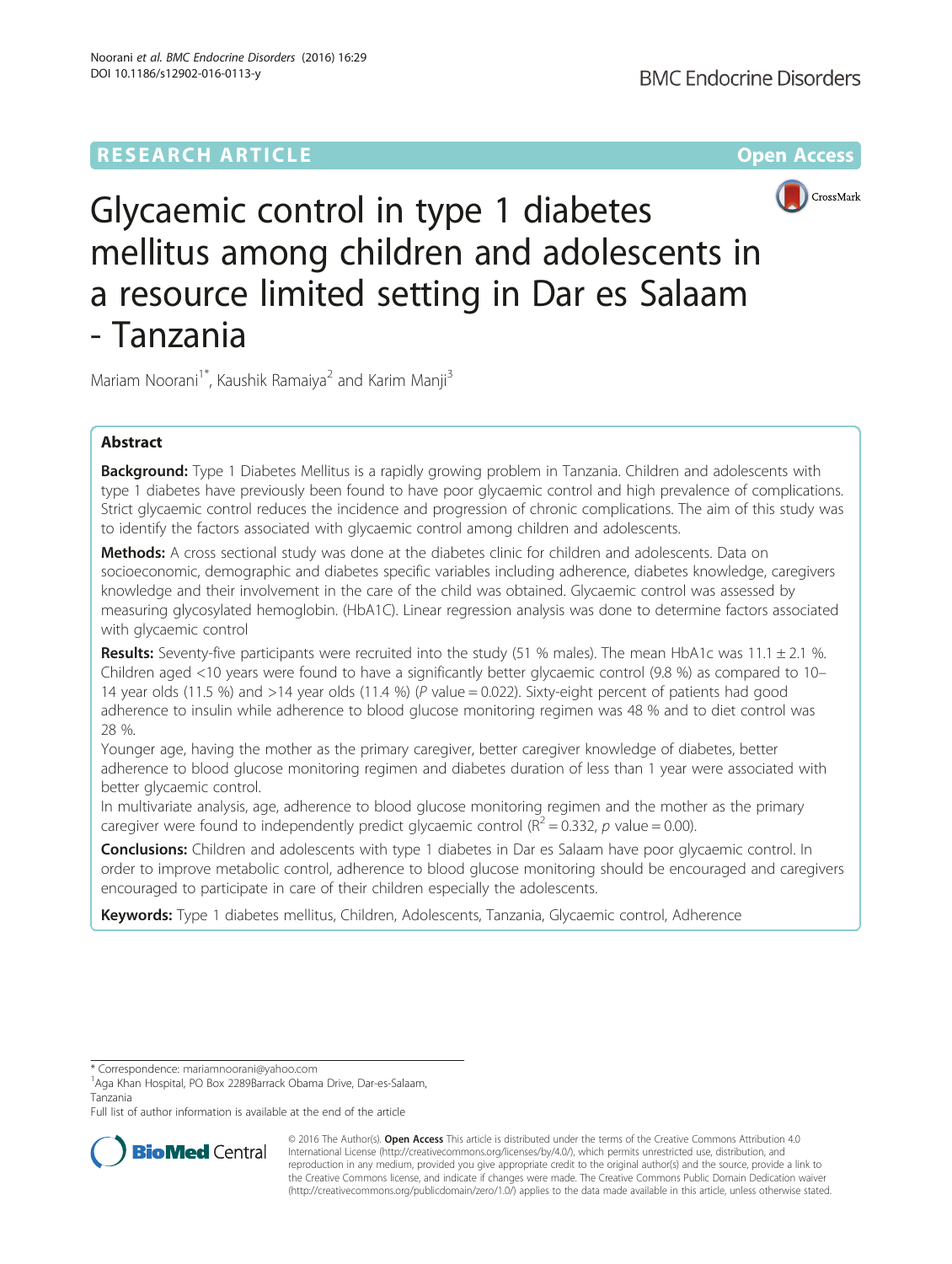## Background

Type 1 diabetes mellitus (T1DM) is a rapidly growing problem in Tanzania and Africa as a whole. The incidence in some African countries was found to range between 4.4/100,000 in Algeria to 20/100,000 in Morocco. [[1\]](#page-6-0) In sub Saharan Africa, few studies have been done but estimates from Sudan showed an increased incidence from 9.5/100,000 in 1991 to 10.3/100,000 in 1995. In Tanzania, the incidence was estimated to be 1.5/ 100,000 per year in 1991 [[2\]](#page-6-0).

In Dar es Salaam, a high prevalence of chronic complications has been described. The prevalence of retinopathy was 22 % and that of micro-albuminuria, which is a marker of nephropathy, was 29 % [\[3](#page-6-0)].

As demonstrated in the Diabetes Control and Complication Trial, (DCCT) strict glycaemic control has been shown to reduce the long term complications of type 1 diabetes [\[4](#page-6-0)]. Recommendations from the DCCT were to maintain the glycosylated hemoglobin (HbA1c) below 7 %. However, due to the risk of hypoglycemia unawareness in children, the American Diabetes Association (ADA) recommends an HbA1c of between 7.5 and 8.5 % for children less than 6 years. For those between 6 and 12 years, a level of <8 % is recommended while for those >12 years, a level of <7.5 % is considered optimal.

Glycaemic control in type 1 diabetics in Dar es Salaam was previously found to be very poor with mean HbA1c of 10.65 %. This was in a survey carried out on children and adolescents aged 5 to 18 years at the Muhimbili National Hospital clinic for diabetes [[3\]](#page-6-0). Other studies from the East African region have also demonstrated poor control. In a Kenyan study, the median HbA1c was found to be 11.1 % in children and adolescents with T1DM [\[5](#page-7-0)].

Various risk factors and challenges have been described that are associated with glycaemic control. Some of these include socio-demographic variables such as age of the child, socioeconomic status, and family structure [[6](#page-7-0)–[8\]](#page-7-0). Other diabetes related factors such as duration of diabetes, adherence and caregiver involvement in the child's care have also been significantly associated with glycaemic control [\[9](#page-7-0), [10](#page-7-0)] Most of these studies were done in Europe and North America and very little data exists about risk factors in low resource settings in sub – Saharan Africa.

The aim of this study was to identify the factors associated with glycaemic control in children and adolescents with diabetes in Dar es Salaam. This will help to implement targeted interventions to improve control in this population and prevent chronic complications.

## Methods

This cross-sectional study was carried out over a 6 month period from October 2010 to March 2011 at

the diabetic clinic for children and adolescents at Muhimbili National Hospital in Dar es Salaam. This clinic runs once every week on Mondays since its inception in 2007. Patients are managed by a team of 2 nurses, 2 pediatricians trained in endocrinology and 3 support staff.

All children and adolescents attending the clinic are provided with insulin at no cost through the International Diabetes Federation (IDF), Life for a child program. In addition, they are provided with glucose monitors, strips and diaries for selfmonitoring and recording of blood glucose at home. They are encouraged to monitor their glucose at least 3 times a week at specified times and to record the readings in their diaries.

HbA1c is measured for all patients every 3–6 months and the screening for retinopathy, nephropathy and neuropathy done yearly. Patients and guardians are also given diabetes education and advice on appropriate nutrition.

All children and adolescents up to and including 18 years of age were eligible for inclusion in the study if consent was provided by the parent/guardian or assent by the adolescent. Those who were newly diagnosed or who had been on treatment for less than 3 months were excluded. All children actively attending the diabetes clinic were recruited in the study, therefore sample size was not calculated.

Data was collected using a structured questionnaire. For children older than 10 years, one section of the questionnaire assessing diabetes knowledge was administered separately to the child and parent/guardian. The questionnaire was translated into the local language, Kiswahili and had the following 3 components:

- 1. Socio demographic and background information
- 2. Diabetes knowledge of children/adolescents and caregivers: This was assessed by use of the Michigan Diabetes Research and Training Center's brief diabetes knowledge test. [[11\]](#page-7-0) This was a multiple choice questionnaire which was modified, translated and back translated into Kiswahili. A total of 14 questions out of the 23 item questionnaire were used. Nine questions were omitted because they were not applicable to our patient population. The results of the test were scored based on percentage of correct responses.
- 3. Diabetes related practices:

a. Insulin adherence: This was determined by the number of insulin doses missed in the last 1 week and was graded as follows:

Good: no missed doses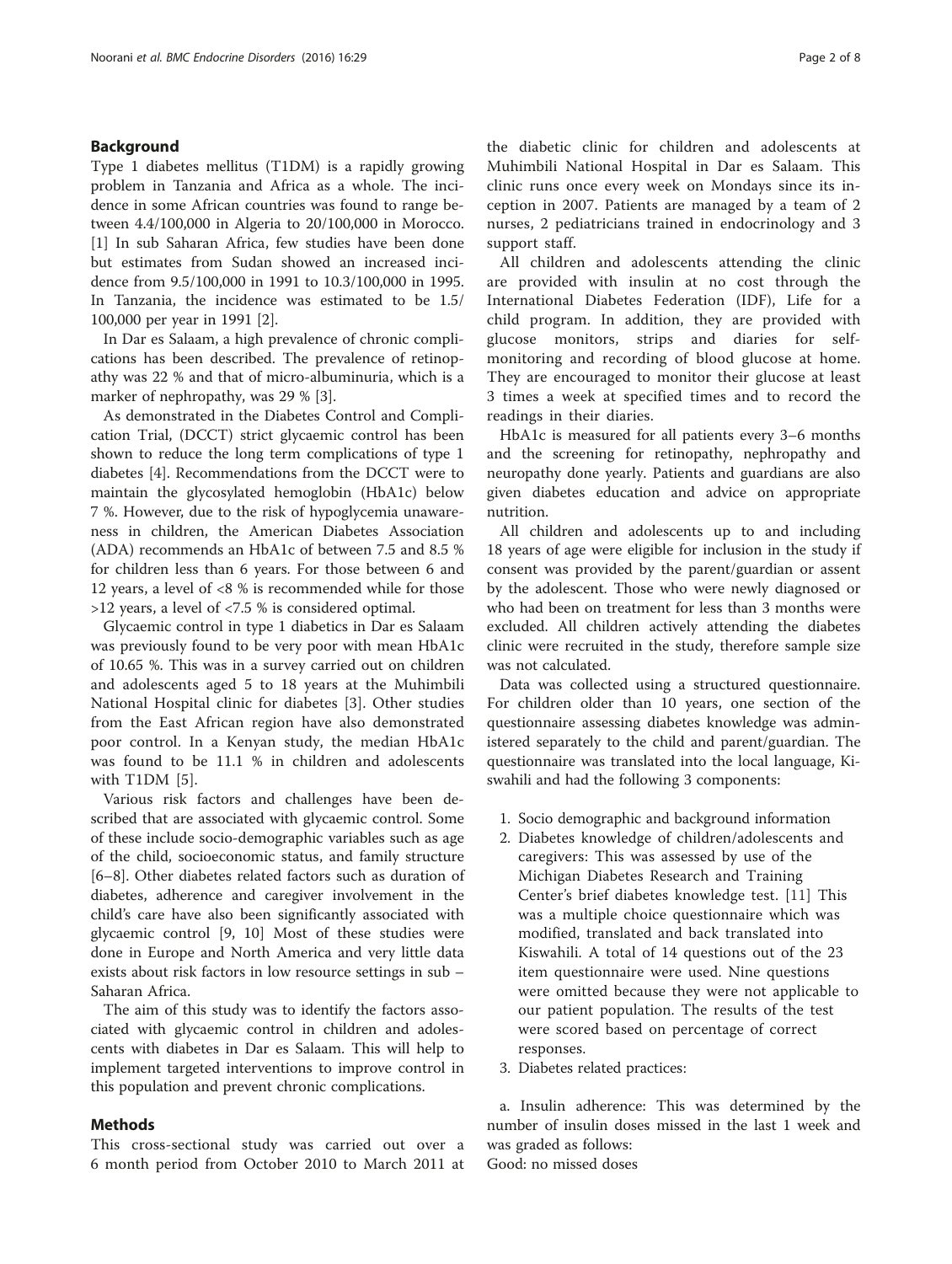## Average: between 1 and 3 missed doses Poor: >3 missed doses

b. Dietary adherence: This was assessed by use of a 24 h dietary recall. All meals and snacks eaten in the last 24 h prior to the clinic visit were documented and adherence was graded based on a score derived from the dietary guidelines given at the clinic:

| Component:                                                                       | Score          |
|----------------------------------------------------------------------------------|----------------|
| Meal frequency:                                                                  |                |
| 3 meals and 3 snacks OR 3 meals and 2 snacks                                     | 4              |
| 3 meals and 1 snack                                                              | 3              |
| 3 meals only                                                                     | $\mathfrak{D}$ |
| $<$ 3 meals                                                                      | 1              |
| Meal content: (lunch and dinner)- score each meal separately<br>then divide by 2 |                |
| All components (carbohydrates, proteins, vegetables)                             | 4              |
| Carbohydrates and vegetables                                                     | 3              |
| Carbohydrates and protein                                                        | $\mathfrak{D}$ |
| Only carbohydrates                                                               | 1              |
| Forbidden foods: Each time a forbidden food is consumed                          | $-1$           |
| Interpretation:                                                                  |                |
| Maximum score: 8                                                                 |                |
| $<$ 4 – poor                                                                     |                |
| $4-6$ – average                                                                  |                |
| $> 6 - good$                                                                     |                |

c. Blood glucose monitoring (BGM) adherence: This was graded as follows

Good: ≥3 times a week

Average: 1–2 times a week

Poor: none

d. Caregiver involvement in diabetes related tasks: This was assessed by using a scale graded as minimal, moderate or optimal involvement. This was modified from the scale used in the study by Anderson et al. [\[7](#page-7-0)]

Involvement in insulin injections was determined by the number of doses in the last 24 h injected or supervised by the caregiver.

| Involvement | Number of injections supervised in the last 24 h |
|-------------|--------------------------------------------------|
| Minimal     | None                                             |
| Moderate    | 1 - for those on a 2 injection regimen           |
|             | 1 or 2 - for those on a multiple dose regimen    |
| Optimal     | All injections                                   |

Involvement in BGM was determined by the degree of participation of the caregiver in the task

| Involvement | Participation of caregiver               |
|-------------|------------------------------------------|
| Minimal     | No participation                         |
| Moderate    | Reminds the child to check blood glucose |
|             | Enters glucose level in the diary        |
|             | Asks child about the blood glucose level |
| Optimal     | Sets up the meter                        |
|             | Does the finger prick                    |
|             | Supervises the task                      |

e. Insulin storage: this was classified as refrigeration, storage in a pot of cold water or storage at room temperature.

Glycaemic control was determined by measurement of glycosylated hemoglobin levels (HbA1c). This was determined on all children and adolescents from January to March 2011 using a DCA 2000+ analyzer. Socio demographic characteristics and diabetes specific variables were summarized using frequency distribution tables. Mean and median was calculated for continuous data. Association between variables was tested by use of chi square and fishers' exact tests. Means were compared using students' T- test and ANOVA (analysis of variance). Multivariate linear regression analysis was performed to determine factors independently associated with glycaemic control. A  $p$  value of less than or equal to 0.05 was considered statistically significant. Epi Info software version 3.5.1 and SPSS version 16 were used for data processing.

## Ethical issues

Ethical clearance was granted by the Muhimbili University of Health and Allied Sciences (MUHAS) Institutional review Board [\(www.muhas.ac.tz](http://www.muhas.ac.tz/)) and the Muhimbili National Hospital. Children who were able to provide assent were requested along with consent from caretakers.

After the data was collected and results obtained for HBA1c, participants were further counseled and educated on the same. Hurdles to good glycaemic control were individualized and measures to improve instituted after the data was collected.

## Results

During the study period (October 2010 to March 2011), 90 children and adolescents aged up to 18 years inclusive were registered at the clinic. Of these, 5 did not attend clinic during the study duration, 5 had diabetes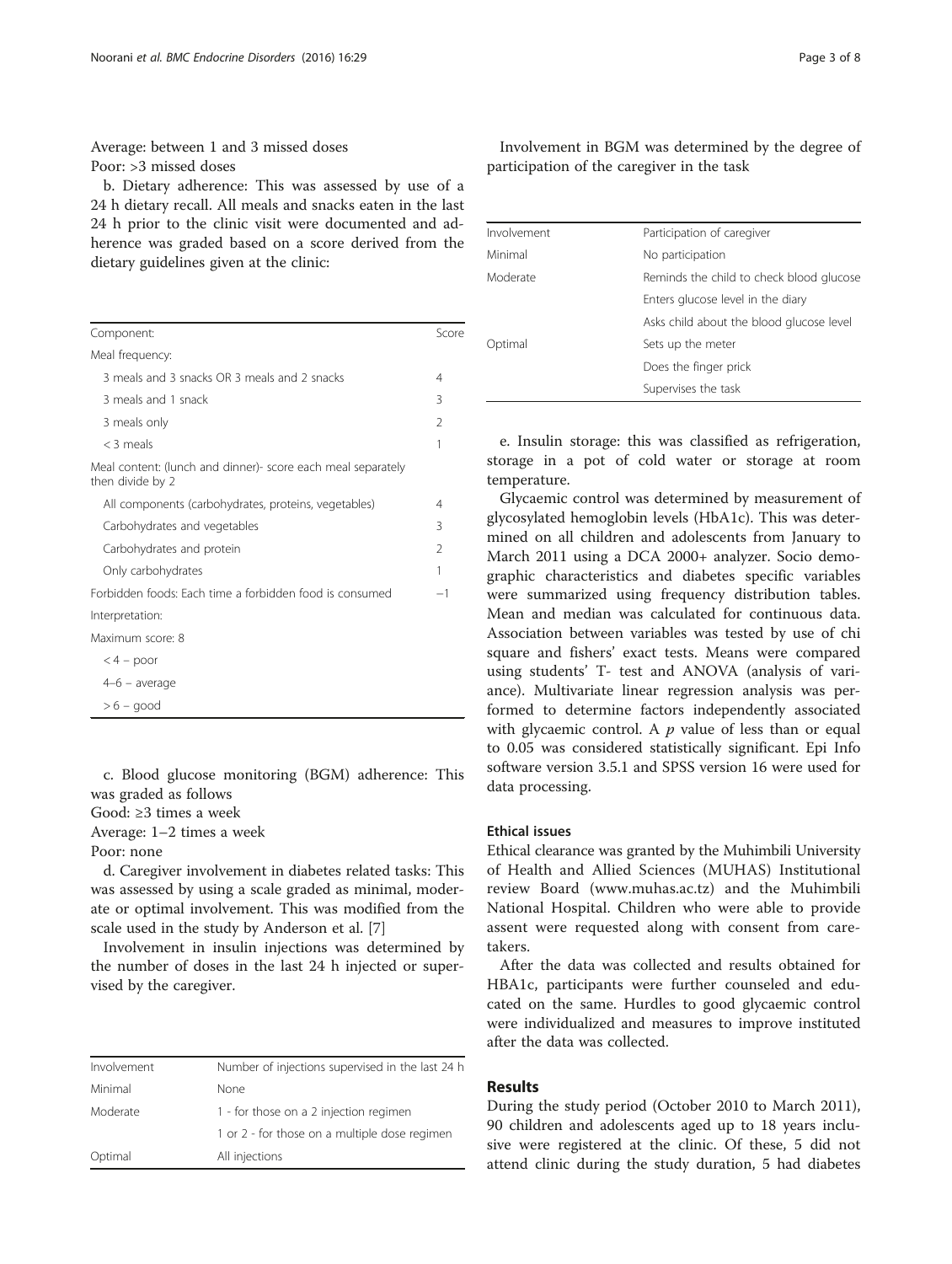for less than 3 months and 2 did not consent. Seventyeight were included in the study. Three of these did not come for the HbA1c testing and were excluded from final analysis.

The mean age was  $13.4 \pm 3.9$  years (median: 14.1, range: 3.5–18.9 years) with an almost equal sex distribution (50.7 % males). Thirty eight (50.7 %) children were >14 years of age. Most of the children (68 %) were on a multiple daily insulin injection regimen. The socio demographic and diabetes specific characteristics of study participants are summarized in Table 1.

The mean HbA1c was  $11.1 \pm 2.1$  %. There was no difference in the mean HbA1c between males and females.

|                                     |  |  | Table 1 Socio demographic and diabetes specific |  |
|-------------------------------------|--|--|-------------------------------------------------|--|
| characteristics of the participants |  |  |                                                 |  |

| Characteristics                     | Frequency |      | Median           |  |
|-------------------------------------|-----------|------|------------------|--|
|                                     | $N = 75$  | %    | (range)          |  |
| Age (years)                         |           |      | 14.1 (3.5, 18.9) |  |
| < 10                                | 17        | 22.7 |                  |  |
| $10 - 14$                           | 20        | 26.7 |                  |  |
| >14                                 | 38        | 50.7 |                  |  |
| Sex                                 |           |      |                  |  |
| Male                                | 38        | 50.7 |                  |  |
| Female                              | 37        | 49.3 |                  |  |
| Family structure                    |           |      |                  |  |
| 2 parent family                     | 47        | 62.7 |                  |  |
| Single parent                       | 17        | 22.7 |                  |  |
| Not living with parents             | 7         | 9.3  |                  |  |
| Orphan                              | 4         | 5.3  |                  |  |
| Primary caregiver                   |           |      |                  |  |
| Mother                              | 50        | 66.7 |                  |  |
| Father                              | 10        | 13.3 |                  |  |
| Sibling                             | 5         | 6.7  |                  |  |
| Other                               | 10        | 13.3 |                  |  |
| Caregiver education                 |           |      |                  |  |
| No formal education                 | 7         | 9.3  |                  |  |
| Primary                             | 39        | 52.0 |                  |  |
| Secondary                           | 13        | 17.3 |                  |  |
| Tertiary                            | 16        | 21.3 |                  |  |
| Duration of DM (years)              |           |      | 3.17 (0.33,11.2) |  |
| $<$ 1                               | 10        | 13.3 |                  |  |
| $1 - 5$                             | 46        | 61.3 |                  |  |
| >5                                  | 19        | 25.3 |                  |  |
| Insulin dose (units/kg body wt/day) |           |      | 1.0(0.24,2.0)    |  |
| Insulin regimen                     |           |      |                  |  |
| 2 daily injections                  | 24        | 32.0 |                  |  |
| Multiple daily injections           | 51        | 68.0 |                  |  |

However, children in the younger age group (<10 years) had a significantly lower mean HbA1c as compared to the older children.

Children with mothers as the primary caregivers had a significantly lower mean HbA1c as compared to those whose caregivers were a father, a sibling or another family member. The family structure of the patient and the education level of the caregiver were not significantly associated with glycaemic control. (Table 2)

Shorter duration of disease was associated with significantly lower HbA1c levels. Children who had T1DM for less than 1 year had a mean HbA1c that was 2 % lower than those with disease for a longer duration ( $p$  value = 0.011).

The insulin regimen used did not influence the HbA1c. Children who were on the multiple daily insulin injection regimens had an equal mean HbA1c as compared to those who were on 2 daily injections.

The mean diabetes knowledge score of parents/caregivers was  $70 \pm 15$  % while assessment of diabetes knowledge of the adolescent revealed a similar mean score of 70.3 ± 15.9 %. Simple linear regression analysis found diabetes knowledge of caregivers to be significantly associated with HbA1c.  $(r2 = 0.07, p$  value = 0.036). Knowledge of children was not associated with HbA1c ( $p$  value = 0.868)

Adherence to the insulin regimen was found to be good in majority of study participants (68 %). Reasons cited for poor adherence included forgetfulness and

|  |  |  | Table 2 Factors associated with Glycaemic control |  |  |  |
|--|--|--|---------------------------------------------------|--|--|--|
|--|--|--|---------------------------------------------------|--|--|--|

| Characteristics     | Mean HbA1c<br>$(% 0,1)$ (% ± 2SD) | $P$ value <sup>a</sup> |
|---------------------|-----------------------------------|------------------------|
| Age group           |                                   |                        |
| $<$ 10 years        | $9.8 \pm 2.0$                     | 0.022 <sup>b</sup>     |
| $10-14$ years       | $11.5 \pm 2.1$                    |                        |
| $>$ 14 years        | $11.4 \pm 2.0$                    |                        |
| Sex                 |                                   |                        |
| Male                | $11.0 \pm 2.3$                    | 0.907                  |
| Female              | $11.1 \pm 2.0$                    |                        |
| Family structure    |                                   |                        |
| 2 parent family     | $10.9 \pm 2.1$                    | 0.377                  |
| Other               | $11.3 \pm 2.2$                    |                        |
| Primary caregiver   |                                   |                        |
| Mother              | $10.7 \pm 2.1$                    | 0.025 <sup>b</sup>     |
| Other               | $11.8 \pm 2.0$                    |                        |
| Caregiver education |                                   |                        |
| None/Primary        | $11.3 \pm 2.1$                    | 0.26                   |
| Secondary/tertiary  | $10.7 \pm 2.1$                    |                        |

 $a^2$ Calculated using students' t test and ANOVA

Statistically significant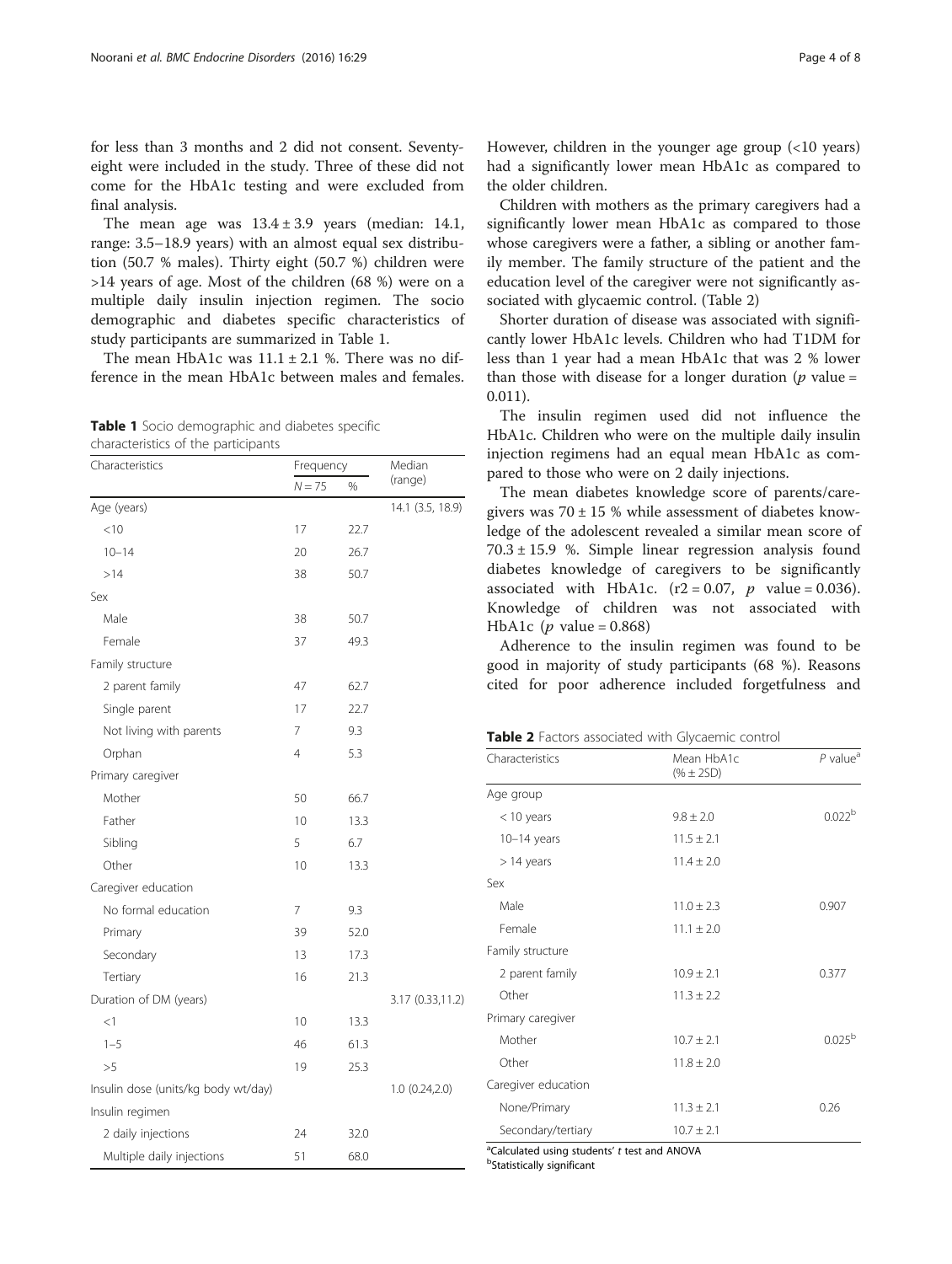inconvenience in injecting insulin at school and other public places.

Forty-eight percent of children reported good adherence to the BGM regimen prescribed at the clinic while 24 and 28 % reported average and poor adherence respectively. The most common reason for poor adherence was unavailability of BGM strips.

Dietary adherence was average in most of the patients (57.3 %). Difficulty in reducing carbohydrate quantity was a common problem encountered by most adolescents. Adherence is summarized in Fig 1.

The mean HbA1c did not differ with adherence to diet and insulin. Adherence to BGM regimen was associated with lower mean HbA1c in those with average adherence as compared to those with poor adherence.  $(10.1 \pm$ 2.1 vs  $11.7 \pm 2.1$ , *p* value 0.061)

Caregiver involvement in diabetes related tasks of the child varied with the type of task. In the task of insulin injection, 44 % of caregivers exhibited optimal involvement as compared to only 29.3 % in the task of BGM. Caregiver involvement in diabetes related tasks was not significantly associated with HbA1c.

Insulin was reported to be stored in the fridge by 65.3 % of participants; either their own or a neighbors. Thirty-two percent stored it in a pot of water while the remaining 2.7 % kept the vials at room temperature. The difference in the mean HbA1c between those who stored insulin in the fridge and in a pot of water was not statistically significant (11.1 vs. 11.1 %,  $p$  value = 0.85).

To determine predictors of glycaemic control, a multivariate regression analysis was performed using variables that had a significant association with HbA1c ( $p < 0.05$ ) and those that approached statistical significance  $(P <$ 0.1) in bi-variate analysis The variables tested in the multivariate analysis were: age of the child, primary caregiver, diabetes knowledge of caregiver, duration of disease and adherence to BGM regimen. Results of the multivariate analysis are shown in Table [3](#page-5-0).

## **Discussion**

The mean glycaemic control in this study was  $11.1 \pm$ 2.1 %. The factors that were significantly associated with glycaemic control were age, adherence to blood glucose monitoring regimen and primary caregiver.

There is a marginal increase in the mean HbA1C from the mean of  $10.65 \pm 2.09$  which was reported at the same center by Majaliwa et al. in 2006 [[3\]](#page-6-0). This increase is alarming because the previous study was done in the setting of very poor insulin supplies and unavailability of BGM at home. Despite major progress in the availability of insulin and blood glucose monitors, glycaemic control showed no improvement. This points to the existence of other underlying factors which have yet to be identified that are contributing to poor glycaemic control. Results of the DCCT demonstrated that every 1 % decrease in HbA1c results in a 40 % reduced risk of developing retinopathy. The importance of lowering the level of HbA1c in our population of type 1 diabetics cannot be overemphasized [\[4](#page-6-0)].

Very few studies have been done in Africa documenting glycaemic control. A Kenyan study by Ngwiri also showed poor glycaemic control with a median HbA1C of 12.1 % [\[5](#page-7-0)]. A study by Pillay et al. from South Africa documented a mean HbA1C of 9.7 % in children with T1DM aged 6–10 years [\[12](#page-7-0)]. This is similar to the mean HbA1c in children <10 years in the current study (9.83 %). Younger age has consistently been found to be associated with better glycaemic control in several studies [\[6](#page-7-0), [7](#page-7-0)]. This may be attributed to more parental supervision in this age group.

Adolescents with T1DM have been reported to have poor glycaemic control [[10\]](#page-7-0). The poor glycaemic control

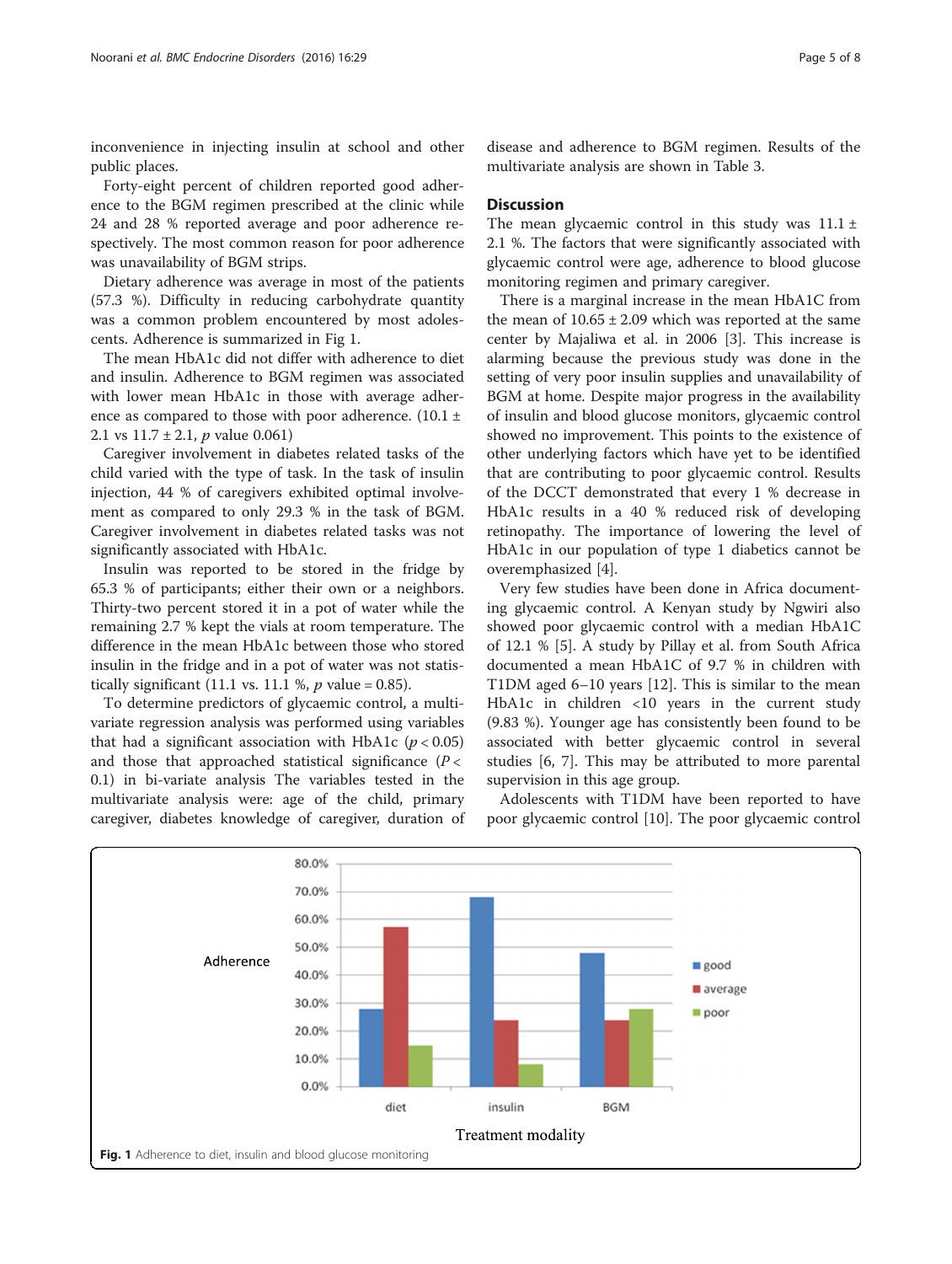<span id="page-5-0"></span>Table 3 Multivariate analysis of the significant factors associated with glycaemic control

| Variable                                   | <b>Beta</b><br>(standardized coefficients) | $P$ value            |
|--------------------------------------------|--------------------------------------------|----------------------|
| Age of patient                             | 0.404                                      | 0.002 <sup>a</sup>   |
| Duration of DM                             | $-0.144$                                   | 0.184                |
| Primary caregiver (mother/other)           | 0.312                                      | $0.005$ <sup>a</sup> |
| Adherence to BGM regimen<br>(poor/qood)    | 0.016                                      | 0.908                |
| Adherence to BGM regimen<br>(poor/average) | $-0.234$                                   | 0.03 <sup>a</sup>    |
| Diabetes knowledge of caregiver            | -0.086                                     | 0.439                |

<sup>a</sup>Statistically significant

DM diabetes mellitus, BGM blood glucose monitoring

The independent variables in the model predicted 33.2 % of the variance

in HbA1c

 $(R^2 = 0.332, p$  value = 0.000)

with increasing age as demonstrated in the current study may be due to the onset of puberty and the hormonal changes that happen at this age. Elevated levels of growth hormone and reduced level of insulin like growth factor may contribute to weight gain in adolescent girls. This in turn, results in altered eating habits and missed insulin doses. In addition, psychological and social stressors in this age group may also contribute to poor glycaemic control. This is thought to be mediated by stress hormones such as cortisol and catecholamines which increase blood glucose. Reduced parental supervision and more independent control of the disease may also contribute to worsening control.

The role of the family in the management of T1DM in children and adolescents has been described. In a study by Thompson et al., children from single parent families had a significantly higher HbA1c as compared to those from 2 parent families [\[13\]](#page-7-0). This was also demonstrated in a study by Araujo et al. in Argentina [[8](#page-7-0)]. In the current study however, children from 2 parent families did not have significantly better glycaemic control. This could be explained by the role that parents play in caring for a sick child in the African societies, where it is the primary responsibility of the mother to care for sick children. Indeed this was demonstrated by the significantly lower mean HbA1c (10.8 %) in children whose primary caregiver was the mother as compared to 12.12 % in those who had a primary caregiver other than the mother.

The mean duration of diabetes in our population was 3.74 years. Children with duration of <1 year had significantly better mean HbA1c compared to those with duration >1 year. This is a common finding in newly diagnosed diabetics due to the "honeymoon effect"; this is a period of relatively good glycaemic control that occurs due to residual beta cell function in the 1st year following diagnosis and initiation of treatment. In

multivariate analysis, however, duration of DM did not significantly predict HbA1c. This is contrary to many studies which have reported diabetes duration as a significant predictor of HbA1c [\[6](#page-7-0), [7](#page-7-0), [14](#page-7-0)] The lack of association between duration and HbA1C in our study could be explained by the overall poor glycaemic control which may mask any impact of duration on the disease.

In our study, majority of the children (68 %) were on a multiple insulin injection regimen. This is currently one of the recommended modes of treatment of T1DM, the other being the continuous subcutaneous insulin infusion (CSII) using a pump [\[15\]](#page-7-0). However, the mean HbA1c in this group did not differ from those on the conventional 2 daily insulin injection regimen. This finding is surprising given the important role of prandial insulin in lowering blood glucose. It could be explained by the suboptimal adherence to the insulin regimen and missing of the lunchtime insulin dose. Around 30 % of children reported missing one or more doses of insulin per week due to inconvenience in injecting in public places.

Diabetes education is a key component in the management of T1DM. Education of both the caregiver and the child is important to ensure adherence to the multiple diabetes related tasks. In the current study population the mean parental knowledge score was  $70 \pm 15$  %. This indicates a significant deficit in knowledge.

Higher parent diabetes knowledge scores were associated with a significantly lower HbA1c. These results were similar to those in a study by Butler et al. [[16](#page-7-0)] where higher parental diabetes specific knowledge was significantly correlated with a lower HbA1c. In another study by Stallwood et al. [\[17\]](#page-7-0), parental diabetes knowledge was tested using the Michigan Diabetes Research and Training Centre's brief knowledge test using all the 23 items in the questionnaire unlike the current study where we used 14 out of 23. The mean parental score in that study was 74 % and higher scores were correlated to lower HbA1c's.

The mean diabetes knowledge score of the youth was similar to that of the parents but did not show association with age or with HbA1c. This finding emphasizes the key role of optimizing parental knowledge to achieve better control in the child.

There was varying adherence to the different treatment modalities. Best adherence was observed to the insulin regimen (68 %) followed by BGM (48 %) and lastly diet (28 %). This reflects the underlying importance patients given to insulin administration and the relative complacency to the other modes of treatment. The lack of a regular supply of BGM consumables could also contribute to poor adherence

Overall, better adherence in the diet and insulin regimen domains did not translate to better glycaemic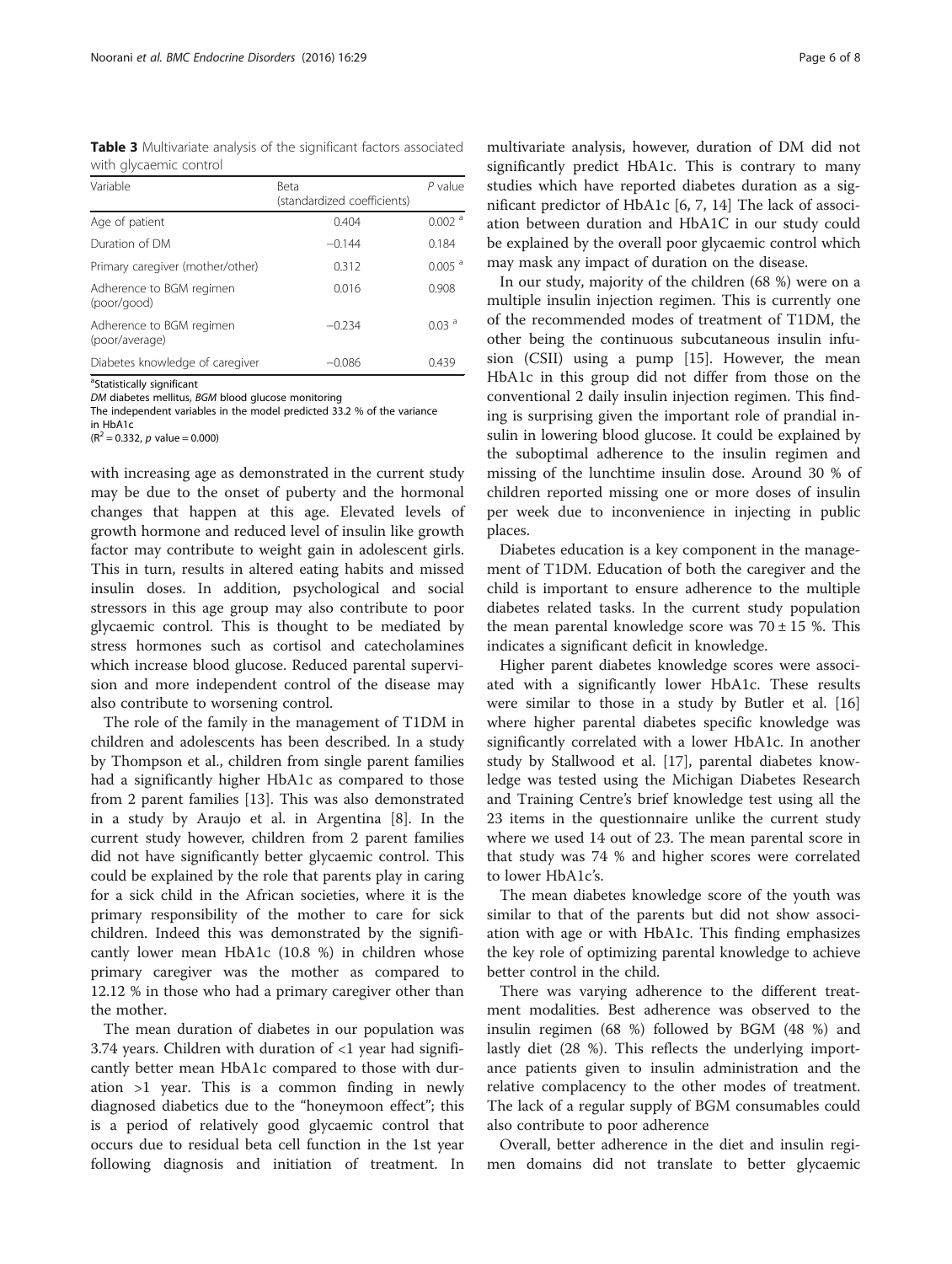<span id="page-6-0"></span>control. However, adherence to BGM was significantly associated with HbA1c in multivariate analysis.

The adherence and glycaemic control link has been examined in several studies including a meta - analysis carried out by Hood et al. [[9\]](#page-7-0) This meta - analysis demonstrated an effect size of −0.28 (CI −0.32, −0.24). This implies that better adherence leads to lower HbA1c. This meta-analysis did not demonstrate any association between socio-demographic or disease specific variables on the overall effect size. A study by Mehta et al. examining dietary adherence showed that a higher dietary score was associated with lower HbA1c [[18\]](#page-7-0). The absence of significant association between HbA1c and adherence to insulin and diet in our study may be explained by the method used to assess adherence which was primarily self-reporting. This method is prone to recall bias and misreporting and this may have resulted in falsely elevated adherence levels. Other studies have used caloric counting to assess dietary adherence; this however is not applicable in our population. BGM adherence can be determined by data from blood glucose meter downloads. In the current study population however, this was not practical because most patients did not carry meters to the clinic during visits.

The recommended method of insulin storage is refrigeration at a temperature of 2 - 8 °C for unopened vials of insulin. Open vials may be kept at room temperature but must be used within 1 month. Due to the low availability of refrigerators, 32 % of our patients with diabetes store their insulin in a pot of water which is kept cool by use of charcoal to absorb heat. The method of insulin storage did not significantly affect glycaemic control. This may be explained on the basis of the limited insulin stocks available to the patients, which usually do not last more than 1 month.

Multivariate analysis of variables associated with glycaemic control found 3 main predictors of HbA1c: age, primary caregiver and adherence to BGM regimen

The limitations in this study were the cross sectional design which is not the best design to demonstrate relationships between variables and the small study population. Effort was made to recruit all eligible participants who met inclusion criteria. Despite the small number, we believe the results of this study provide the much needed data to improve glycaemic control in resource limited settings like ours.

## Conclusions

In conclusion, we found that metabolic control is very poor in our population of type 1 diabetics with overall poor adherence. Factors associated with poor control include older age, a caregiver other than the mother and poor adherence to BGM. In order to improve metabolic control, more frequent BGM should be encouraged and regular supply of glucose monitoring strips ensured. Emphasis needs to be put on adherence counseling and active participation of caregivers in diabetes related tasks of their children. Close follow up of the adolescents is necessary as this group is the most vulnerable to poor control.

#### Abbreviations

T1DM, - Type 1 Diabetes Mellitus; DCCT, - Diabetes Control and Complications trial; ADA, − American Diabetes Association; HbA1c, - Glycosylated Hemoglobin; BGM, - Blood Glucose Monitoring; MUHAS, − Muhimbili University of Health and Allied Sciences.

#### Acknowledgements

The authors acknowledge the inputs and assistance by Prof. Karim Hirji (Epidemiologist), Dr. Edna Majaliwa (Pediatric endocrinologist), Sister Licoco of the Diabetes Clinic, The Tanzania Diabetes Association for facilitating the HbA1c measurements, Prof. Le Blanc, Dr D Opondo and the children and their care-takers.

### Funding

This study was funded independently by the primary researcher. Lab investigation was done with assistance by the Tanzania Diabetes Association.

#### Availability of data and materials

Data will not be publicly shared but is available on request.

#### Authors' contributions

MN was the primary researcher and data collector. KR and KM assisted with the study design, data analysis and manuscript write up. All authors read and approved the final manuscript.

#### Competing interests

The authors declare that they have no competing interests.

#### Consent for publication

Not applicable.

#### Ethics approval and consent to participate

Ethical clearance was granted by the Muhimbili University of Health and Allied Sciences (MUHAS) Institutional review Board [\(www.muhas.ac.tz](http://www.muhas.ac.tz/)) and the Muhimbili National Hospital. Written informed consent was obtained by parents/guardians and assent from adolescents.

#### Author details

1 Aga Khan Hospital, PO Box 2289Barrack Obama Drive, Dar-es-Salaam, Tanzania. <sup>2</sup> Hindu Mandal Hospital, PO Box 581Chusi Street, Dar-es-Salaam, Tanzania. <sup>3</sup>Muhimbili University of Health and Allied Sciences, PO Box 65001UN Road, Dar-es-Salaam, Tanzania.

### Received: 29 January 2016 Accepted: 24 May 2016 Published online: 31 May 2016

#### References

- 1. Majaliwa ES, Elusiyan BE, Adesiyun OO, Laigong P, Adeniran AK, Kandi CM, et al. Type 1 diabetes mellitus in the African population: epidemiology and management challenges. Acta Biomed. 2008;79(3):255–9.
- 2. Swai AB, Lutale JL, McLarty DG. Prospective study of incidence of juvenile diabetes mellitus over 10 years in Dar es Salaam, Tanzania. BMJ. 1993; 306(6892):1570–2.
- 3. Majaliwa ES, Munubhi E, Ramaiya K, Mpembeni R, Sanyiwa A, Mohn A, et al. Survey on acute and chronic complications in children and adolescents with type 1 diabetes at Muhimbili National Hospital in Dar es Salaam, Tanzania. Diabetes Care. 2007;30(9):2187–92.
- 4. The Diabetes Control and Complications Trial Research Group. The effect of intensive treatment of diabetes on the development and progression of long-term complications in insulin-dependent diabetes mellitus. N Engl J Med. 1993;329(14):977–86.